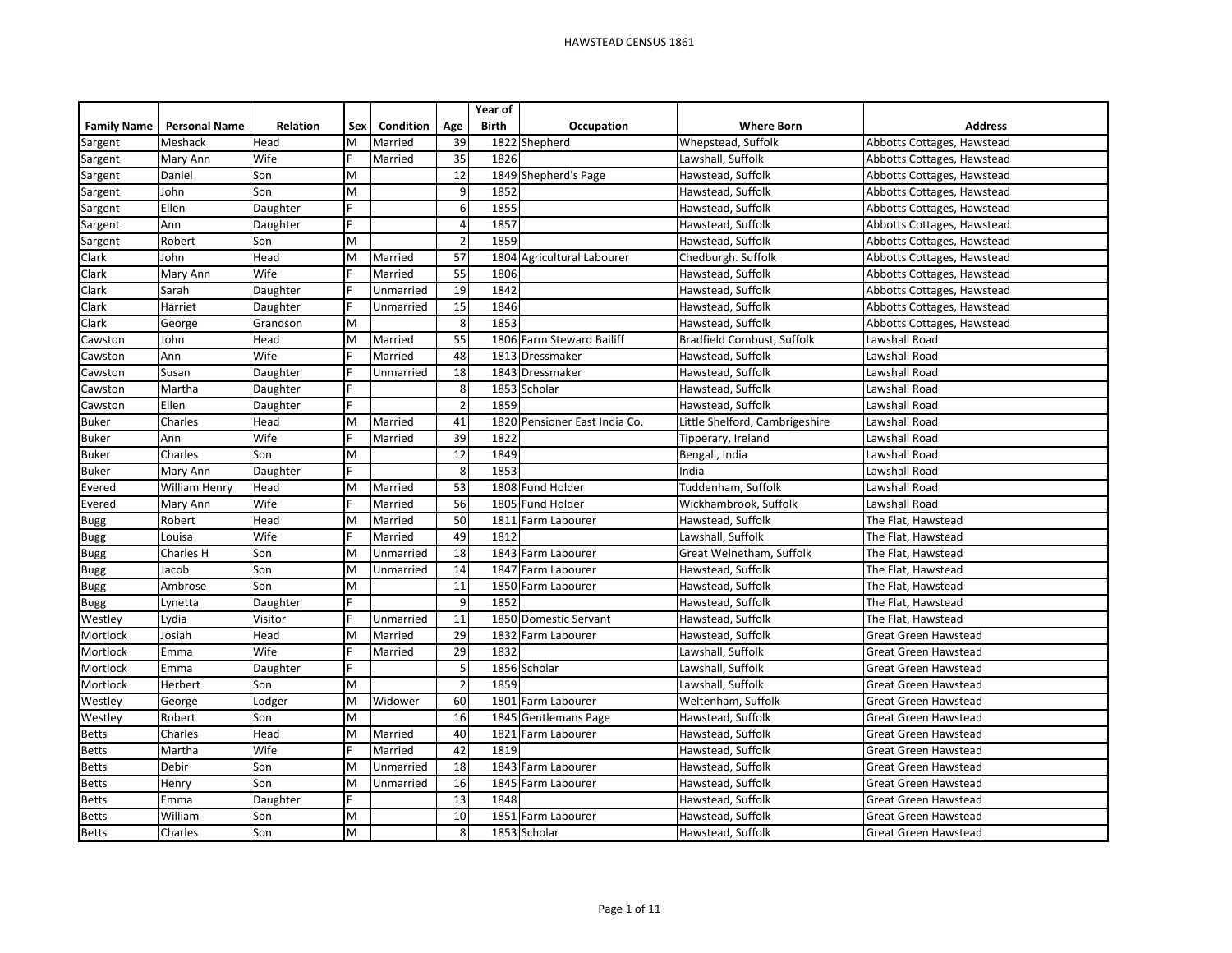| <b>Betts</b>       | Mary Ann  | Daughter   |   |           | 5 <sub>l</sub> | 1856                             | Hawstead, Suffolk            | Great Green Hawstead                  |
|--------------------|-----------|------------|---|-----------|----------------|----------------------------------|------------------------------|---------------------------------------|
| Betts              | Martha    | Daughter   |   |           |                | 1859                             | Hawstead. Suffolk            | <b>Great Green Hawstead</b>           |
| <b>Brigg</b>       | Robert    | Head       | M | Married   | 23             | 1838 Farm Labourer               | Bradfield Combust, Suffolk   | Great Green Hawstead                  |
| <b>Brigg</b>       | Mary Ann  | Wife       |   | Married   | 22             | 1839                             | Stansfield, Suffolk          | Great Green Hawstead                  |
| <b>Brigg</b>       | Mary Ann  | Daughter   |   |           | $\Omega$       | 1861                             | Hawstead, Suffolk            | <b>Great Green Hawstead</b>           |
| Sparling           | Angelia   | Visitor    |   |           | 6              | 1855                             | Stansfield, Suffolk          | Great Green Hawstead                  |
| Andrews            | Mary      | Head       |   | Widow     | 79             | 1782 Almswoman                   | Shelford, Suffolk            | Cullum Almshouse, The Green, Hawstead |
| Vark               | Maria     | Head       |   | Widow     | 83             | 1778 Almswoman                   | Whepstead, Suffolk           | Cullum Almshouse, The Green, Hawstead |
| Collins            | Amelia    | G.Daughter |   | Unmarried | 23             | 1838                             | Whepstead, Suffolk           | Cullum Almshouse, The Green, Hawstead |
| Laley              | Martha    | Head       |   | Widow     | 75             | 1786 Almswoman                   | Lawshall, Suffolk            | Cullum Almshouse, The Green, Hawstead |
| Stong              | Margaret  | Head       |   | Widow     | 69             | 1792 Almswoman                   | Barton, Suffolk              | Cullum Almshouse, The Green, Hawstead |
| Death              | James     | Head       | M | Married   | 69             | 1792 Master Thatcher             | Bury St Edmunds, Suffolk     | Great Green Hawstead                  |
| Death              | Sarah     | Wife       |   | Married   | 53             | 1808                             | Lawshall, Suffolk            | Great Green Hawstead                  |
| Death              | James     | Son        | M | Unmarried | 25             | 1836 Thatcher                    | Hawstead, Suffolk            | Great Green Hawstead                  |
| Death              | Martha    | Daughter   |   |           | 11             | 1850                             | Hawstead, Suffolk            | Great Green Hawstead                  |
| $\overline{P}$ ain | Mira      | Head       |   | Widow     | 30             | 1831                             | Hawstead, Suffolk            | Great Green Hawstead                  |
| Ashman             | Salina    | Daughter   |   |           | 11             | 1850                             | Hawstead, Suffolk            | Great Green Hawstead                  |
| Ashman             | Albert    | Son        | M |           |                | 1854                             | Hawstead, Suffolk            | Great Green Hawstead                  |
| Ashman             | Alice     | Daughter   |   |           | 3              | 1858                             | Hawstead, Suffolk            | Great Green Hawstead                  |
| Ashman             | Agnes     | Daughter   |   |           | $\mathcal{P}$  | 1859                             | Hawstead, Suffolk            | Great Green Hawstead                  |
| Pettit             | George    | Head       | M | Married   | 23             | 1838 Journeyman Bricklayer       | Bradfield St George, Suffolk | Great Green Hawstead                  |
| Pettit             | Emma A    | Wife       |   | Married   | 20             | 1841                             | Great Welnetham, Suffolk     | Great Green Hawstead                  |
| Collett            | William   | Head       | M | Married   | 42             | 1819 Rector of Hawstead          | Walton, Suffolk              | The Rectory, Hawstead                 |
| Collett            | Mary CA   | Wife       |   | Married   | 46             | 1815                             | London, Middlesex            | The Rectory, Hawstead                 |
| Collett            | Sophia E  | Daughter   |   | Unmarried | 16             | 1845 Scholar                     | Chelsworth, Suffolk          | The Rectory, Hawstead                 |
| Collett            | Ellen M   | Daughter   |   | Unmarried | 15             | 1846 Scholar                     | Chelsworth, Suffolk          | The Rectory, Hawstead                 |
| Collett            | Augusta E | Daughter   |   | Unmarried | 13             | 1848 Scholar                     | Chelsworth, Suffolk          | The Rectory, Hawstead                 |
| Collett            | Mary L    | Daughter   |   |           | 11             | 1850 Scholar                     | Bury St Edmunds, Suffolk     | The Rectory, Hawstead                 |
| Collett            | William C | Son        | M |           | $\mathsf q$    | 1852 Scholar                     | Bury St Edmunds, Suffolk     | The Rectory, Hawstead                 |
| Collett            | Agnes M   | Daughter   |   |           |                | 1855 Scholar                     | Bury St Edmunds, Suffolk     | The Rectory, Hawstead                 |
| Collett            | Frederick | Son        | M |           | 5              | 1856 Scholar                     | Hawstead, Suffolk            | The Rectory, Hawstead                 |
| Stowiget           | Charlotte | Visitor    |   | Unmarried | 31             | 1830 Governess                   |                              | The Rectory, Hawstead                 |
| Syer               | Mary Ann  | Servant    |   | Unmarried | 32             | 1829 Domestic Servant            | Ipswich, Suffolk             | The Rectory, Hawstead                 |
| Watkinson          | Rebecca   | Servant    |   | Unmarried | 21             | 1840 Domestic Servant            | ? Cambridgeshire             | The Rectory, Hawstead                 |
| Raee               | Hannah    | Servant    |   | Unmarried | 23             | 1838 Domestic Servant            | Botesdale, Suffolk           | The Rectory, Hawstead                 |
| Cook               | Ann       | Servant    |   | Unmarried | 16             | 1845 Domestic Servant            | Hawstead, Suffolk            | The Rectory, Hawstead                 |
| Head               | Ann A     | Head       |   | Unmarried | 49             | 1812<br>Teacher, School Mistress | Bury St Edmunds, Suffolk     | Hawstead School, Gt. Green, Hawstead  |
| Hall               | James     | Head       | M | Married   | 50             | 1811 Farm Labourer               | ? Norfolk                    | The Pound, Hawstead                   |
| Hall               | Sarah     | Wife       |   | Married   | 48             | 1813                             | Hawstead, Suffolk            | The Pound, Hawstead                   |
| Hall               | Mary Ann  | Daughter   |   | Unmarried | 23             | 1838                             | Whepstead, Suffolk           | The Pound, Hawstead                   |
| Hall               | Henry W   | Son        | M | Unmarried | 14             | 1847                             | Hawstead, Suffolk            | The Pound, Hawstead                   |
| Hall               | Emma      | Daughter   |   |           |                | 1857                             | Hawstead, Suffolk            | The Pound, Hawstead                   |
| Hall               | Claria    | G.Daughter |   |           | $\mathbf 0$    | 1861                             | Hawstead, Suffolk            | The Pound, Hawstead                   |
| Metcalfe           | Mary      | Head       |   | Married   | 34             | 1827                             | Cape of Good Hope SA         | Hawstead House, Gt. Green, Hawstead   |
| Metcalfe           | Frances J | Daughter   |   | Unmarried | 12             | 1849 Scholar                     | Cape of Good Hope SA         | Hawstead House, Gt. Green, Hawstead   |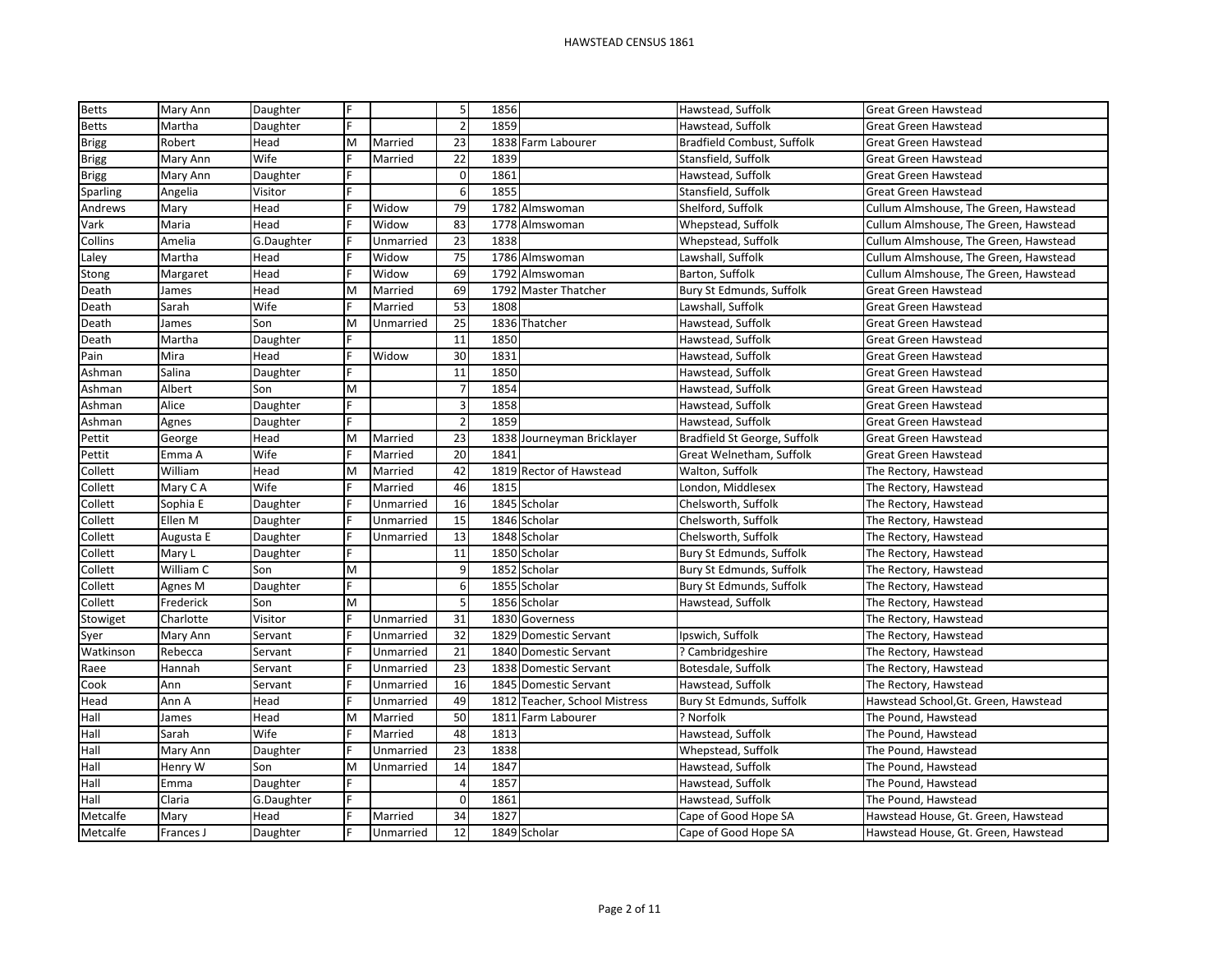## HAWSTEAD CENSUS 1861

| Metcalfe       | Ellen        | Daughter |   |           | 8              |      | 1853 Scholar                  | Hawstead, Suffolk           | Hawstead House, Gt. Green, Hawstead |
|----------------|--------------|----------|---|-----------|----------------|------|-------------------------------|-----------------------------|-------------------------------------|
| Metcalfe       | Elizabeth    | Daughter |   |           | $\overline{3}$ |      | 1858 Scholar                  | Hawstead, Suffolk           | Hawstead House, Gt. Green, Hawstead |
| Metcalfe       | Christopher  | Son      | M |           | $\mathbf{1}$   | 1860 |                               | Hawstead, Suffolk           | Hawstead House, Gt. Green, Hawstead |
| Edwards        | Catherine    | Servant  |   | Unmarried | 20             |      | 1841 Governess                | Bloomsbury, Middlesex       | Hawstead House, Gt. Green, Hawstead |
| Ruddach        | Jonathan     | Servant  | M | Widower   | 50             |      | 1811 Gardener Domestic        | Elmswell, Suffolk           | Hawstead House, Gt. Green, Hawstead |
| Springfield    | Margaret     | Servant  |   | Unmarried | 49             |      | 1812 Nurse                    | ? Norfolk                   | Hawstead House, Gt. Green, Hawstead |
| Smith          | Caroline     | Servant  |   | Unmarried | 17             |      | 1844 Cook                     | Fornham All Saints, Suffolk | Hawstead House, Gt. Green, Hawstead |
| Gibson         | Malana       | Servant  |   | Unmarried | 19             |      | 1842 Parlour Maid             | South Lynn, Norfolk         | Hawstead House, Gt. Green, Hawstead |
| Dockerill      | Sarah        | Servant  |   | Unmarried | 33             |      | 1828 House Maid               | Bartlow, Cambrigeshire      | Hawstead House, Gt. Green, Hawstead |
| <b>Brazier</b> | Jane         | Servant  |   | Unmarried | 18             |      | 1843 Nursery Maid             | St Mary's Bury St Edmunds   | Hawstead House, Gt. Green, Hawstead |
| Cook           | James        | Head     | M | Married   | 28             |      | 1833 Agricultural Labourer    | Hawstead, Suffolk           | The Pound, Hawstead                 |
| Cook           | Lydia        | Wife     |   | Married   | 29             |      | 1832 Agricultural Labourer    | Newton, Suffolk             | The Pound, Hawstead                 |
| Cook           | Elizer A     | Daughter |   |           | 5 <sup>1</sup> | 1856 |                               | Hawstead, Suffolk           | The Pound, Hawstead                 |
| Cook           | Mary Ann     | Daughter |   |           | 3              | 1858 |                               | Hawstead, Suffolk           | The Pound, Hawstead                 |
| Cook           | Margrate J   | Daughter |   |           | $\mathbf{1}$   | 1860 |                               | Hawstead, Suffolk           | The Pound, Hawstead                 |
| Creasy         | John         | Lodger   | м | Widower   | 79             |      | 1782 Former Farm Bailiff      | Hawstead, Suffolk           | The Pound, Hawstead                 |
|                |              |          |   |           |                |      | Church Clerk & Agricultural   |                             |                                     |
| <b>Bantock</b> | Reuben       | Head     | М | Married   | 37             |      | 1824 Labourer                 | Little Whelnetham           | The Pound, Hawstead                 |
| <b>Bantock</b> | Louisa       | Wife     |   | Married   | 29             | 1832 |                               | Hawstead, Suffolk           | The Pound, Hawstead                 |
| <b>Bantock</b> | George       | Son      | M |           | 5              | 1856 |                               | Hawstead, Suffolk           | The Pound, Hawstead                 |
| Bantock        | William      | Son      | M |           | $\overline{3}$ | 1858 |                               | Hawstead, Suffolk           | The Pound, Hawstead                 |
| Bantock        | Ann          | Daughter |   |           | $\mathbf{0}$   | 1860 |                               | Hawstead, Suffolk           | The Pound, Hawstead                 |
| Bantock        | Henry        | Son      | M |           | $6 \mid$       | 1855 |                               | Hawstead, Suffolk           | The Pound, Hawstead                 |
| Harrold        | James Bennet | Head     | M | Married   | 48             |      | 1813 Groom Domestic           | Shimpling, Suffolk          | The Pound, Hawstead                 |
| Harrold        | Elizabeth    | Wife     |   | Married   | 52             | 1809 |                               | Hadleigh, Suffolk           | The Pound, Hawstead                 |
| Barney         | Charles      | Head     | М | Married   | 55             |      | 1806 Former Servant           | Hawstead, Suffolk           | The Pound, Hawstead                 |
| Barney         | Martha       | Wife     |   | Married   | 50             | 1811 |                               | Hawstead, Suffolk           | The Pound, Hawstead                 |
| Barney         | Emma         | Daughter |   | Unmarried | 22             | 1839 |                               | Hawstead, Suffolk           | The Pound, Hawstead                 |
| Barney         | George       | Son      | М | Unmarried | 20             |      | 1841 Gentlemans Servant       | Hawstead, Suffolk           | The Pound, Hawstead                 |
| Barney         | Mary Ann     | Daughter |   | Unmarried | 18             | 1843 |                               | Hawstead, Suffolk           | The Pound, Hawstead                 |
| Barney         | Margaret     | Daughter |   |           | 12             |      | 1849 Scholar                  | Hawstead, Suffolk           | The Pound, Hawstead                 |
| <b>Beuster</b> | John         | Head     | М | Married   | 67             |      | 1794 Farm Labourer            | Whepstead, Suffolk          | 1 Metcalfe Alms Houses              |
| <b>Beuster</b> | Sarah        | Wife     |   | Married   | 59             | 1802 |                               | Chedburgh. Suffolk          | 1 Metcalfe Alms Houses              |
| Halmer         | Rebecca      | Head     |   | Widow     | 78             |      | 1783 Charwoman                | Walsham le Willows Suffolk  | 2 Metcalfe Alms Houses              |
| Reynolds       | Charlotte    | Head     |   | Unmarried | 72             |      | 1789 Sergant Alms Woman       | Freckenham, Suffolk         | 3 Metcalfe Alms Houses              |
| Scott          | Susan        | Head     |   | Widow     | 60             |      | 1801 Sergant Alms Woman       | Chelsworth, Suffolk         | 4 Metcalfe Alms Houses              |
| Reed           | Mary         | Head     |   | Widow     | 67             |      | 1794 Sergant Alms Woman       | Shepperton, Middlesex       | 5 Metcalfe Alms Houses              |
| Nelson         | George       | Head     | м | Widower   | 70             |      | 1791 Farm Labourer & Alms Man | Hawstead, Suffolk           | 6 Metcalfe Alms Houses              |
| Rosbrook       | Charles      | Head     | M | Married   | 66             |      | 1795 Farm Bailiff             | Newton, Suffolk             | Wash Farm, Hawstead                 |
| Rosbrook       | Elizabeth    | Wife     |   | Married   | 67             | 1794 |                               | Lawshall, Suffolk           | Wash Farm, Hawstead                 |
| Markell        | George       | Head     | м | Married   | 39             |      | 1822 Shepherd                 | Rougham, Suffolk            | Bulls Hill, Hawstead                |
| Markell        | Mary         | Wife     |   | Married   | 41             | 1820 |                               | Depden, Suffolk             | <b>Bulls Hill, Hawstead</b>         |
| Markell        | Robert       | Son      | M | Unmarried | 16             |      | 1845 Farm Labourer            | Hawstead, Suffolk           | Bulls Hill, Hawstead                |
| Markell        | James        | Son      | М | Unmarried | 12             |      | 1849 Scholar                  | Hawstead, Suffolk           | Bulls Hill, Hawstead                |
| Markell        | Elizabeth    | Daughter |   |           | $\mathsf{g}$   |      | 1852 Scholar                  | Hawstead, Suffolk           | Bulls Hill, Hawstead                |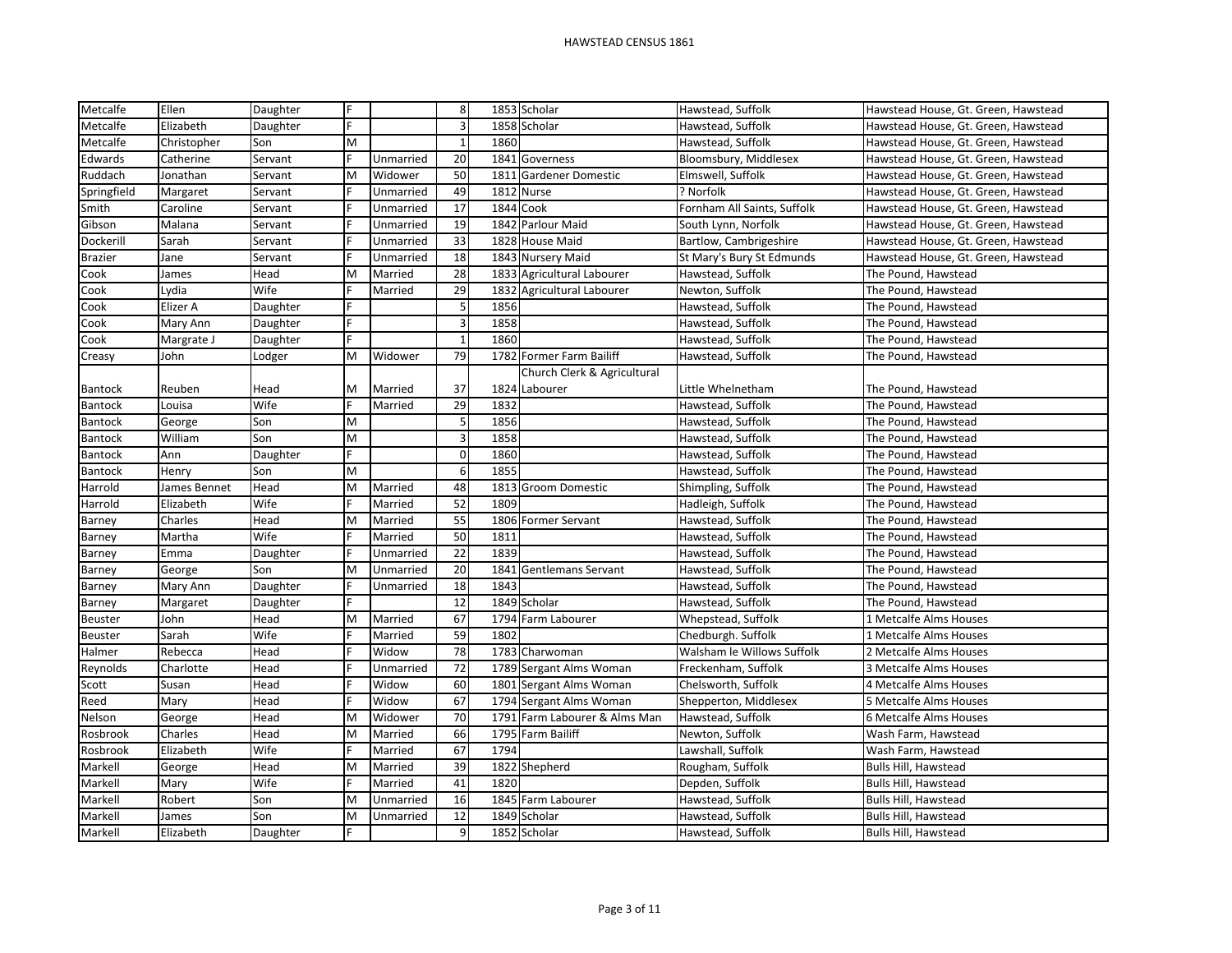| Markell         | Rebecca       | Daughter      | F |           | $\overline{7}$ |          | 1854 Scholar               | Hawstead, Suffolk           | Bulls Hill, Hawstead            |
|-----------------|---------------|---------------|---|-----------|----------------|----------|----------------------------|-----------------------------|---------------------------------|
| Markell         | Henry         | Son           | M |           | $\overline{5}$ |          | 1856 Scholar               | Hawstead, Suffolk           | <b>Bulls Hill, Hawstead</b>     |
| Markell         | Mark          | Son           | M |           | 3              | 1858     |                            | Hawstead, Suffolk           | Bulls Hill, Hawstead            |
| Markell         | Luke          | Son           | M |           | $\mathbf{1}$   | 1860     |                            | Hawstead, Suffolk           | Bulls Hill, Hawstead            |
| Cook            | James         | Head          | M | Married   | 53             |          | 1808 Farm Labourer         | Hawstead, Suffolk           | <b>Bulls Hill, Hawstead</b>     |
| Cook            | Mary          | Wife          |   | Married   | 54             | 1807     |                            | Higham, Suffolk             | Bulls Hill, Hawstead            |
| Cook            | James         | Lodger        | M | Unmarried | 80             |          | 1781 Shepherd              | Gt. Whelnetham, Suffolk     | Bulls Hill, Hawstead            |
|                 |               |               |   |           |                |          | Farmer (270Acres) 13 men 1 |                             |                                 |
| <b>Biddell</b>  | William       | Head          | M | Married   | 35             | 1826 boy |                            | Clayford, Suffolk           | Knew Hall, Bulls Hill, Hawstead |
| <b>Biddell</b>  | Ellen         | Wife          |   | Married   | 28             | 1833     |                            | Bradfield St Clare, Suffolk | Knew Hall, Bulls Hill, Hawstead |
| Pulfer          | Matilda       | Servant       |   | Unmarried | 24             |          | 1837 Dairy Maid & Cook     | Gt. Whelnetham, Suffolk     | Knew Hall, Bulls Hill, Hawstead |
| Pulfer          | Louisa        | Servant       |   | Unmarried | 22             |          | 1839 House Maid            | Lt. Whelnetham, Suffolk     | Knew Hall, Bulls Hill, Hawstead |
| Musk            | Henry         | Servant       | M | Unmarried | 23             |          | 1838 Groom & Gardener      | Lawshall, Suffolk           | Knew Hall, Bulls Hill, Hawstead |
| Ramsbottom      | Charles       | Head          | M | Married   | 35             |          | 1826 Farm Labourer         | Sicklesmere, Suffolk        | Old Hall, Bulls Hill, Hawstead  |
| Ramsbottom      | Sarah         | Wife          |   | Married   | 29             | 1832     |                            | Dalham, Suffolk             | Old Hall, Bulls Hill, Hawstead  |
| Ramsbottom      | Seleter Ann   | Daughter      |   |           | 3              | 1858     |                            | Hawstead, Suffolk           | Old Hall, Bulls Hill, Hawstead  |
| Ramsbottom      | Zilliah       | Daughter      |   |           | $\mathbf 0$    | 1860     |                            | Hawstead, Suffolk           | Old Hall, Bulls Hill, Hawstead  |
| Scates          | James         | Head          | M | Married   | 34             |          | 1827 Farm Labourer         | Hawstead, Suffolk           | Old Hall, Bulls Hill, Hawstead  |
| <b>Scates</b>   | Mary Ann      | Wife          |   | Married   | 32             | 1829     |                            | Gt. Whelnetham, Suffolk     | Old Hall, Bulls Hill, Hawstead  |
| Scates          | Anna Maria    | Daughter      |   |           | 11             |          | 1850 Scholar               | Hawstead, Suffolk           | Old Hall, Bulls Hill, Hawstead  |
| Scates          | Harriet Somes | Daughter      |   |           | 9              |          | 1852 Scholar               | Hawstead, Suffolk           | Old Hall, Bulls Hill, Hawstead  |
| <b>Scates</b>   | Caroline      | Daughter      | F |           | $\overline{7}$ |          | 1854 Scholar               | Hawstead, Suffolk           | Old Hall, Bulls Hill, Hawstead  |
| <b>Scates</b>   | Sarah Ann     | Daughter      | F |           | $\overline{5}$ |          | 1856 Scholar               | Hawstead, Suffolk           | Old Hall, Bulls Hill, Hawstead  |
| <b>Scates</b>   | Elizabeth L   | Daughter      |   |           | $\mathbf{1}$   | 1860     |                            | Hawstead, Suffolk           | Old Hall, Bulls Hill, Hawstead  |
| <b>Brewster</b> | Ambrose       | Head          | M | Married   | 50             |          | 1811 Farm Labourer         | Whepstead, Suffolk          | Old Hall, Bulls Hill, Hawstead  |
| <b>Brewster</b> | Susan         | Wife          |   | Married   | 40             | 1821     |                            | Cockfield, Suffolk          | Old Hall, Bulls Hill, Hawstead  |
| <b>Brewster</b> | Emma          | Daughter      |   | Unmarried | 16             | 1845     |                            | Hawstead, Suffolk           | Old Hall, Bulls Hill, Hawstead  |
| <b>Brewster</b> | William       | Son           | M | Unmarried | 13             | 1848     |                            | Hawstead, Suffolk           | Old Hall, Bulls Hill, Hawstead  |
| <b>Brewster</b> | Charles       | Son           | M |           | 6              |          | 1855 Scholar               | Hawstead, Suffolk           | Old Hall, Bulls Hill, Hawstead  |
| <b>Brewster</b> | Fred          | Son           | M |           | 3              | 1858     |                            | Hawstead, Suffolk           | Old Hall, Bulls Hill, Hawstead  |
| Boyden          | Thomas        | Head          | M | Married   | 40             |          | 1821 Farm Labourer         | Hawstead, Suffolk           | Old Hall, Bulls Hill, Hawstead  |
| Boyden          | Mary          | Wife          |   | Married   | 37             | 1824     |                            | Elmswell, Suffolk           | Old Hall, Bulls Hill, Hawstead  |
| Boyden          | William       | Son           | M |           | 11             |          | 1850 Shepherds' Boy        | Hawstead, Suffolk           | Old Hall, Bulls Hill, Hawstead  |
| Boyden          | Ellen         | Daughter      |   |           | 9              |          | 1852 Scholar               | Hawstead, Suffolk           | Old Hall, Bulls Hill, Hawstead  |
| Boyden          | Harriet       | Daughter      | F |           | 8              |          | 1853 Scholar               | Hawstead, Suffolk           | Old Hall, Bulls Hill, Hawstead  |
| Boyden          | Emma          | Daughter      |   |           | $\overline{7}$ |          | 1854 Scholar               | Hawstead, Suffolk           | Old Hall, Bulls Hill, Hawstead  |
| Boyden          | George        | Son           | M |           | $\overline{5}$ |          | 1856 Scholar               | Hawstead, Suffolk           | Old Hall, Bulls Hill, Hawstead  |
| Boyden          | Henry         | Son           | M |           | $\overline{2}$ | 1859     |                            | Hawstead, Suffolk           | Old Hall, Bulls Hill, Hawstead  |
| Boyden          | Walter        | Son           | M |           |                | 1860     |                            | Hawstead, Suffolk           | Old Hall, Bulls Hill, Hawstead  |
| Gaymer          | Susan         | Sister in Law |   |           | 27             |          | 1834 Servant               | Elmswell, Suffolk           | Old Hall, Bulls Hill, Hawstead  |
| Cook            | William       | Head          | M | Married   | 42             |          | 1819 Agricultural Labourer | Whepstead, Suffolk          | Pinford End                     |
| Cook            | Mary Ann      | Wife          |   | Married   | 37             | 1824     |                            | Lawshall, Suffolk           | Pinford End                     |
| Cook            | Ellen         | Daughter      |   | Unmarried | 20             | 1841     |                            | Whepstead, Suffolk          | Pinford End                     |
| Cook            | John          | Son           | M | Unmarried | 19             |          | 1842 Agricultural Labourer | Whepstead, Suffolk          | Pinford End                     |
| Cook            | Jane          | Daughter      |   | Unmarried | 13             |          | 1848 Agricultural Labourer | Whepstead, Suffolk          | Pinford End                     |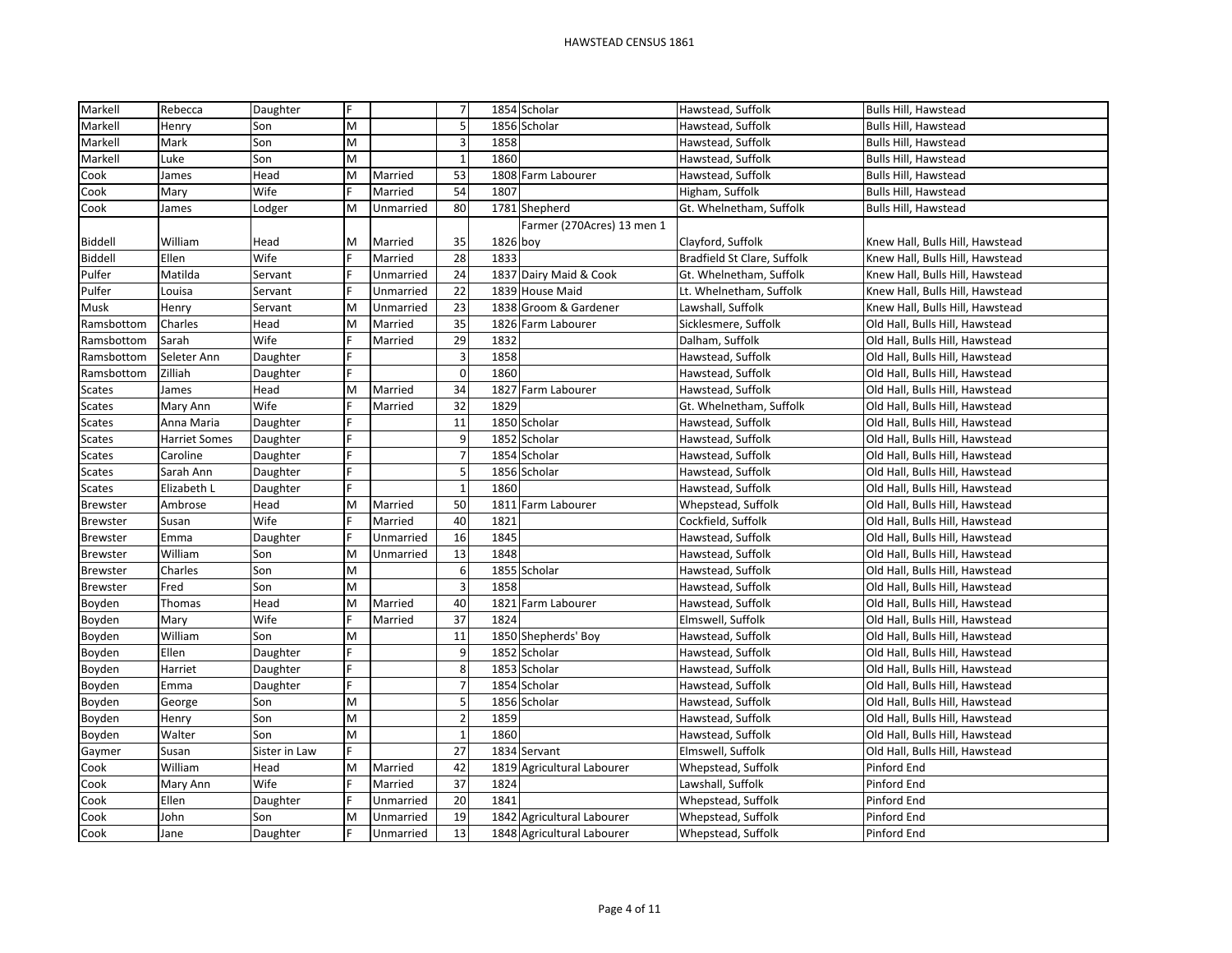| Cook          | Thomas    | Son          | M |           | $\overline{5}$   | 1856      |                            | Whepstead, Suffolk       | Pinford End |
|---------------|-----------|--------------|---|-----------|------------------|-----------|----------------------------|--------------------------|-------------|
| Cook          | George    | Son          | M |           | $\overline{3}$   | 1858      |                            | Whepstead, Suffolk       | Pinford End |
| Cook          | Elizabeth | Daughter     |   |           | $\overline{2}$   | 1859      |                            | Hawstead, Suffolk        | Pinford End |
|               |           |              |   |           |                  |           | Farmer (350Acres) 13 men 4 |                          |             |
| Palmer        | George    | Head         | М | Married   | 56               | 1805 boys |                            | Thetford, Norfolk        | Pinford End |
| Palmer        | Mary Ann  | Wife         |   | Married   | 55               | 1806      |                            | Bury St Edmunds, Suffolk | Pinford End |
| King          | Ruth      | Servant      |   | Unmarried | 18               |           | 1843 House Servant         | ? Suffolk                | Pinford End |
| Titch         | Isaac     | Head         | M | Married   | 35               |           | 1826 Agricultural Labourer | Lawshall, Suffolk        | Pinford End |
| Titch         | Eliza     | Wife         |   | Married   | 30               | 1831      |                            | Hawstead, Suffolk        | Pinford End |
| Titch         | Mary      | Daughter     |   |           | 4                |           | 1857 Scholar               | Hawstead, Suffolk        | Pinford End |
| Titch         | Emma      | Daughter     |   |           | $\mathbf{1}$     | 1860      |                            | Hawstead, Suffolk        | Pinford End |
| Scates        | Ann       | Lodger       |   | Widow     | 76               |           | 1785 Pauper                | Hawstead, Suffolk        | Pinford End |
| <b>Bowers</b> | Mary Ann  | Head         |   | Widow     | 70               |           | 1791 Pauper                | Hainger, Suffolk         | Pinford End |
|               |           |              |   |           |                  |           | Pauper Former Agricultural |                          |             |
| Benden        | James     | Head         | м | Married   | 72               |           | 1789 Labourer              | Milford, Suffolk         | Pinford End |
| Benden        | Sarah     | Wife         |   | Married   | 71               |           | 1790 Pauper                | Lawshall, Suffolk        | Pinford End |
| Benden        | James     | Grand Son    | M | Unmarried | 13               | 1848      |                            | Hawstead, Suffolk        | Pinford End |
| Young         | Sarah     | Head         |   | Widow     | 65               |           | 1796 Pauper                | Lawshall, Suffolk        | Pinford End |
| Campin        | John      | Head         | M | Widower   | 69               |           | 1792 Carpenter Journeyman  | Lawshall, Suffolk        | Pinford End |
| Campin        | Susannah  | Daughter     |   | Unmarried | 40               | 1821      |                            | Hawstead, Suffolk        | Pinford End |
| Campin        | Alfred    | Head         | M | Married   | 42               |           | 1819 Carpenter Journeyman  | Lawshall, Suffolk        | Pinford End |
| Campin        | Susan     | Wife         |   | Married   | 40               | 1821      |                            | Mildenhall, Suffolk      | Pinford End |
| Steward       | Thomas    | Stepson      | м | Unmarried | 21               |           | 1840 Agricultural Labourer | Mildenhall, Suffolk      | Pinford End |
| Campin        | James     | Son          | M | Unmarried | 12               |           | 1849 Scholar               | Hawstead, Suffolk        | Pinford End |
| Campin        | John      | Son          | M |           | 11               |           | 1850 Scholar               | Hawstead, Suffolk        | Pinford End |
| Campin        | Rebecca   | Daughter     |   |           | 10               |           | 1851 Scholar               | Hawstead, Suffolk        | Pinford End |
| Campin        | Alfred    | Son          | M |           | 9                |           | 1852 Scholar               | Hawstead, Suffolk        | Pinford End |
| Campin        | David     | Son          | M |           | 6 <sup>1</sup>   |           | 1855 Scholar               | Hawstead, Suffolk        | Pinford End |
| Campin        | Esther    | Daughter     |   |           | $\overline{2}$   | 1859      |                            | Hawstead, Suffolk        | Pinford End |
| Ridgeon       | Benjamin  | Head         | M | Married   | 65               |           | 1796 Agricultural Labourer | Hawstead, Suffolk        | Pinford End |
| Ridgeon       | Susan     | Wife         |   | Married   | 62               | 1799      |                            | Chelmsford, Essex        | Pinford End |
| Ridgeon       | John      | Son          | M | Unmarried | 22               |           | 1839 Groom Domestic        | Hawstead, Suffolk        | Pinford End |
| Ellison       | Frederick | Grand Son    | M |           | $\overline{2}$   | 1859      |                            | London, Middlesex        | Pinford End |
| Scates        | William   | Head         | M | Married   | 41               |           | 1820 Agricultural Labourer | Hawstead, Suffolk        | Pinford End |
| <b>Scates</b> | Elizabeth | Wife         |   | Married   | 54               | 1807      |                            | Whepstead, Suffolk       | Pinford End |
| Mower         | Kate      | Grandaughter |   |           | 10               |           | 1851 Scholar               | Hawstead, Suffolk        | Pinford End |
| Barham        | William   | Boarder      | M | Unmarried | 22               |           | 1839 Agricultural Labourer | Whepstead, Suffolk       | Pinford End |
| Mower         | George    | Head         | M | Married   | 32               |           | 1829 Agricultural Labourer | Hawstead, Suffolk        | Pinford End |
| Mower         | Emma      | Wife         |   | Married   | 31               | 1830      |                            | Hawstead, Suffolk        | Pinford End |
| Mower         | Ruth      | Daughter     |   |           | 8                |           | 1853 Scholar               | Hawstead, Suffolk        | Pinford End |
| Mower         | Lizzy     | Daughter     | F |           | $6 \overline{6}$ |           | 1855 Scholar               | Hawstead, Suffolk        | Pinford End |
| Mower         | Lenny     | Daughter     |   |           | 3                |           | 1858 Scholar               | Hawstead, Suffolk        | Pinford End |
| Mower         | Adah      | Daughter     |   |           | $\overline{0}$   | 1860      |                            | Hawstead, Suffolk        | Pinford End |
| Bugg          | Mariah    | Head         |   | Widow     | 40               |           | 1821 Needle Woman          | Boston, Suffolk          | Pinford End |
| <b>Bugg</b>   | Ann       | Daughter     |   | Unmarried | 17               | 1844      |                            | Hawstead, Suffolk        | Pinford End |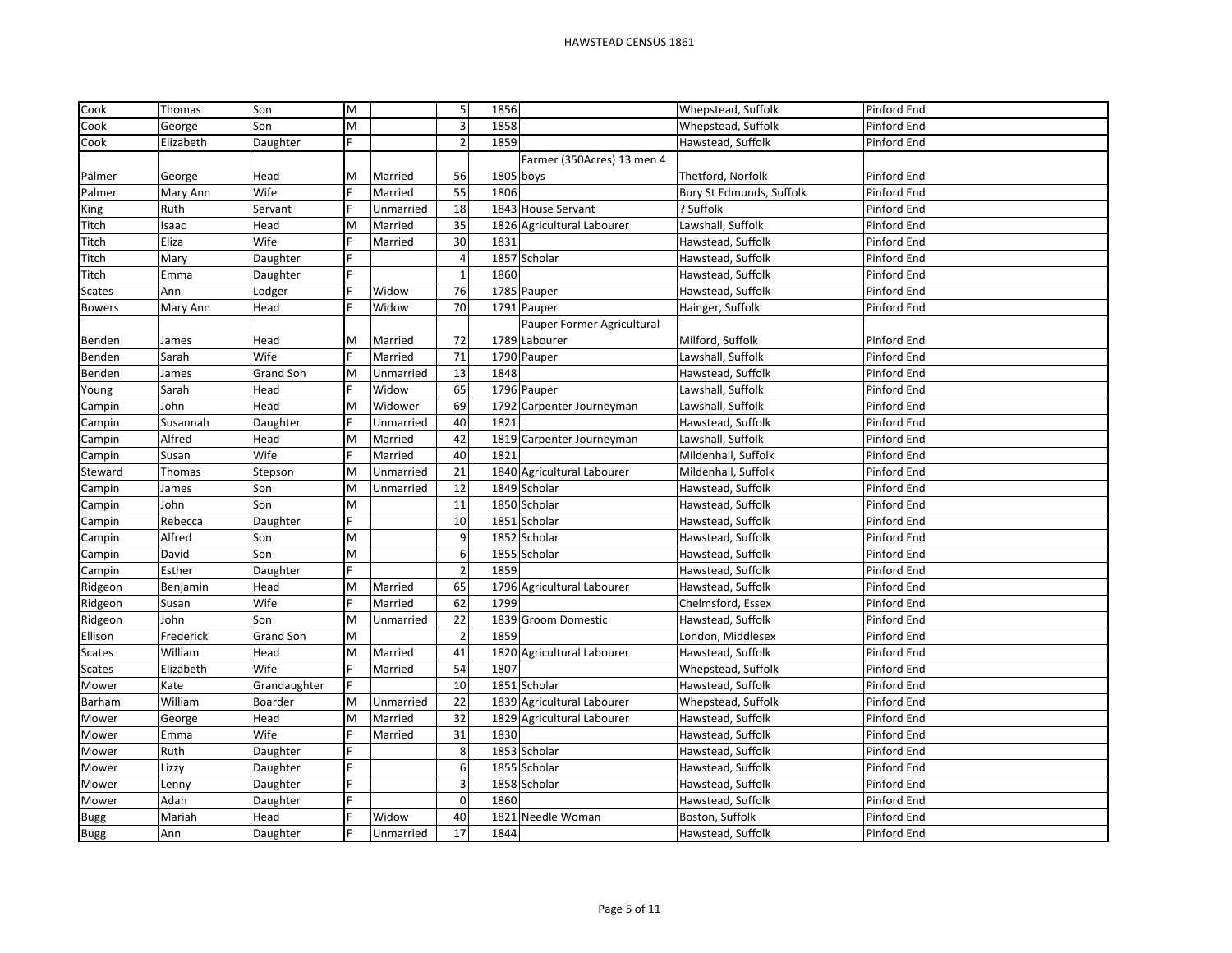## HAWSTEAD CENSUS 1861

| Bugg        | John        | Son            | M | Unmarried | 15             |           | 1846 Agricultural Labourer | Hawstead, Suffolk    | Pinford End                 |
|-------------|-------------|----------------|---|-----------|----------------|-----------|----------------------------|----------------------|-----------------------------|
| <b>Bugg</b> | William     | Son            | M |           | 11             |           | 1850 Agricultural Labourer | Hawstead, Suffolk    | Pinford End                 |
| <b>Bugg</b> | Thomas      | Son            | M |           | 8              |           | 1853 Scholar               | Hawstead, Suffolk    | Pinford End                 |
|             |             |                |   |           |                |           | Farmer (300 Acres) 10men 3 |                      |                             |
| Cahill      | William     | Head           | Μ | Married   | 32             | 1829 boys |                            | Pentlow, Essex       | Hawstead Lodge, Hawstead    |
| Cahill      | Mary Ann    | Wife           |   | Married   | 25             | 1836      |                            | Colne Engaine, Essex | Hawstead Lodge, Hawstead    |
| Cahill      | Frederick W | Son            | M |           | $\mathsf S$    | 1856      |                            | Hawstead, Suffolk    | Hawstead Lodge, Hawstead    |
| Cahill      | Julia An    | Daughter       |   |           | $\overline{4}$ | 1857      |                            | Hawstead, Suffolk    | Hawstead Lodge, Hawstead    |
| Cahill      | Henry F     | Daughter       |   |           | $\overline{2}$ | 1859      |                            | Hawstead, Suffolk    | Hawstead Lodge, Hawstead    |
| Cahill      | Charles     | Son            | M |           | $\mathbf 0$    | 1860      |                            | Hawstead, Suffolk    | Hawstead Lodge, Hawstead    |
| Bour        | Emma        | Servant        |   | Unmarried | 18             |           | 1843 Cook                  | Hawstead, Suffolk    | Hawstead Lodge, Hawstead    |
| Rose        | Lydia       | Servant        |   | Unmarried | 16             |           | 1845 Nurse Maid            | Cockfield, Suffolk   | Hawstead Lodge, Hawstead    |
| Deer        | George      | Head           | M | Married   | 22             |           | 1839 Agricultural Labourer | Hawstead, Suffolk    | High Stile                  |
| Deer        | Phebe       | Wife           |   | Married   | 27             | 1834      |                            | Hawstead, Suffolk    | <b>High Stile</b>           |
| Hardy       | John        | Head           | M | Married   | 40             |           | 1821 Agricultural Labourer | Hawstead, Suffolk    | <b>High Stile</b>           |
| Hardy       | Jane        | Wife           |   | Married   | 35             | 1826      |                            | Whepstead, Suffolk   | <b>High Stile</b>           |
| Hardy       | Albert      | Son            | М | Unmarried | 19             |           | 1842 Agricultural Labourer | Hawstead, Suffolk    | <b>High Stile</b>           |
| Hardy       | Sarah       | Daughter       |   | Unmarried | 13             | 1848      |                            | Hawstead, Suffolk    | <b>High Stile</b>           |
| Hardy       | Jane        | Daughter       |   |           | 9              |           | 1852 Scholar               | Hawstead, Suffolk    | <b>High Stile</b>           |
| Hardy       | William     | Son            | M |           | $\mathbf{1}$   | 1860      |                            | Hawstead, Suffolk    | <b>High Stile</b>           |
| Hardy       | Eliza       | Mother(in Law) |   | Widow     | 63             | 1798      |                            | Whepstead, Suffolk   | High Stile                  |
|             |             |                |   |           |                |           | Farmer (345Acres) 13 men 6 |                      |                             |
| Payne       | Samuel      | Head           | м | Married   | 43             | 1818 boys |                            | Debden, Suffolk      | Hawstead Place, Hawstead    |
| Payne       | Charlotte   | Wife           |   | Married   | 43             | 1818      |                            | Euston, Suffolk      | Hawstead Place, Hawstead    |
| Shorman     | Elizabeth   | Visitor        |   | Widow     | 70             |           | 1791 Estate Holder         | Felsham, Suffolk     | Hawstead Place, Hawstead    |
| Rivetts     | Elizabeth   | Servant        |   | Unmarried | 22             |           | 1839 Cook                  | Bridgham, Norfolk    | Hawstead Place, Hawstead    |
| Bloomfield  | Amelia      | Servant        |   | Unmarried | 19             |           | 1842 House Maid            | Lawshall, Suffolk    | Hawstead Place, Hawstead    |
| Hardy       | George      | Head           | М | Married   | 44             |           | 1817 Farm Labourer         | Hawstead, Suffolk    | Hawstead Place, Hawstead    |
| Hardy       | Elizabeth   | Wife           |   | Married   | 48             | 1813      | Laundress                  | ? Suffolk            | Hawstead Place, Hawstead    |
| Hardy       | Elizabeth   | Daughter       |   | Unmarried | 16             |           | 1845 Laundress             | Hawstead, Suffolk    | Hawstead Place, Hawstead    |
| Hardy       | Martha      | Daughter       |   | Unmarried | 14             | 1847      |                            | Hawstead, Suffolk    | Hawstead Place, Hawstead    |
| Hardy       | Robert      | Son            | M |           | 12             |           | 1849 Farm Labourer         | Hawstead, Suffolk    | Hawstead Place, Hawstead    |
| Hardy       | Mary Ann    | Daughter       |   |           | 8              | 1853      |                            | Hawstead, Suffolk    | Hawstead Place, Hawstead    |
| Roe         | James       | Head           | M | Unmarried | 22             |           | 1839 Shepherd              | Westly, Suffolk      | Hawstead Place, Hawstead    |
| Ridgon      | Elizabeth   | Head           |   | Widow     | 64             | 1797      |                            | Bradfield, Suffolk   | <b>Bull Green, Hawstead</b> |
| Ridgon      | John        | Son            | M | Widower   | 26             |           | 1835 Farm Labourer         | Hawstead, Suffolk    | <b>Bull Green, Hawstead</b> |
| Ridgon      | Thomas      | Son            | M | Unmarried | 23             |           | 1838 Farm Labourer         | Hawstead, Suffolk    | <b>Bull Green, Hawstead</b> |
| Ridgon      | Susan       | G.Daughter     |   |           | $\overline{4}$ |           | 1857 Scholar               | Hawstead, Suffolk    | <b>Bull Green, Hawstead</b> |
| Farrow      | Mary Ann    | Daughter       |   | Widow     | 30             |           | 1831 Servant               | Hawstead, Suffolk    | <b>Bull Green, Hawstead</b> |
| Farrow      | Lydia       | G.Daughter     |   |           | 10             |           | 1851 Scholar               | Hawstead, Suffolk    | <b>Bull Green, Hawstead</b> |
| Ridgon      | James       | Head           | M | Married   | 37             |           | 1824 Farm Labourer         | Hawstead, Suffolk    | <b>Bull Green, Hawstead</b> |
| Ridgon      | Elizabeth   | Wife           |   | Married   | 36             | 1825      |                            | Ratlesden, Suffolk   | <b>Bull Green, Hawstead</b> |
| Ridgon      | James       | Son            | M |           | 11             |           | 1850 Scholar               | Hawstead, Suffolk    | Bull Green, Hawstead        |
| Ridgon      | Robert      | Son            | M |           | 9              |           | 1852 Scholar               | Hawstead, Suffolk    | <b>Bull Green, Hawstead</b> |
| Ridgon      | Anna        | Daughter       |   |           | 6              |           | 1855 Scholar               | Hawstead, Suffolk    | <b>Bull Green, Hawstead</b> |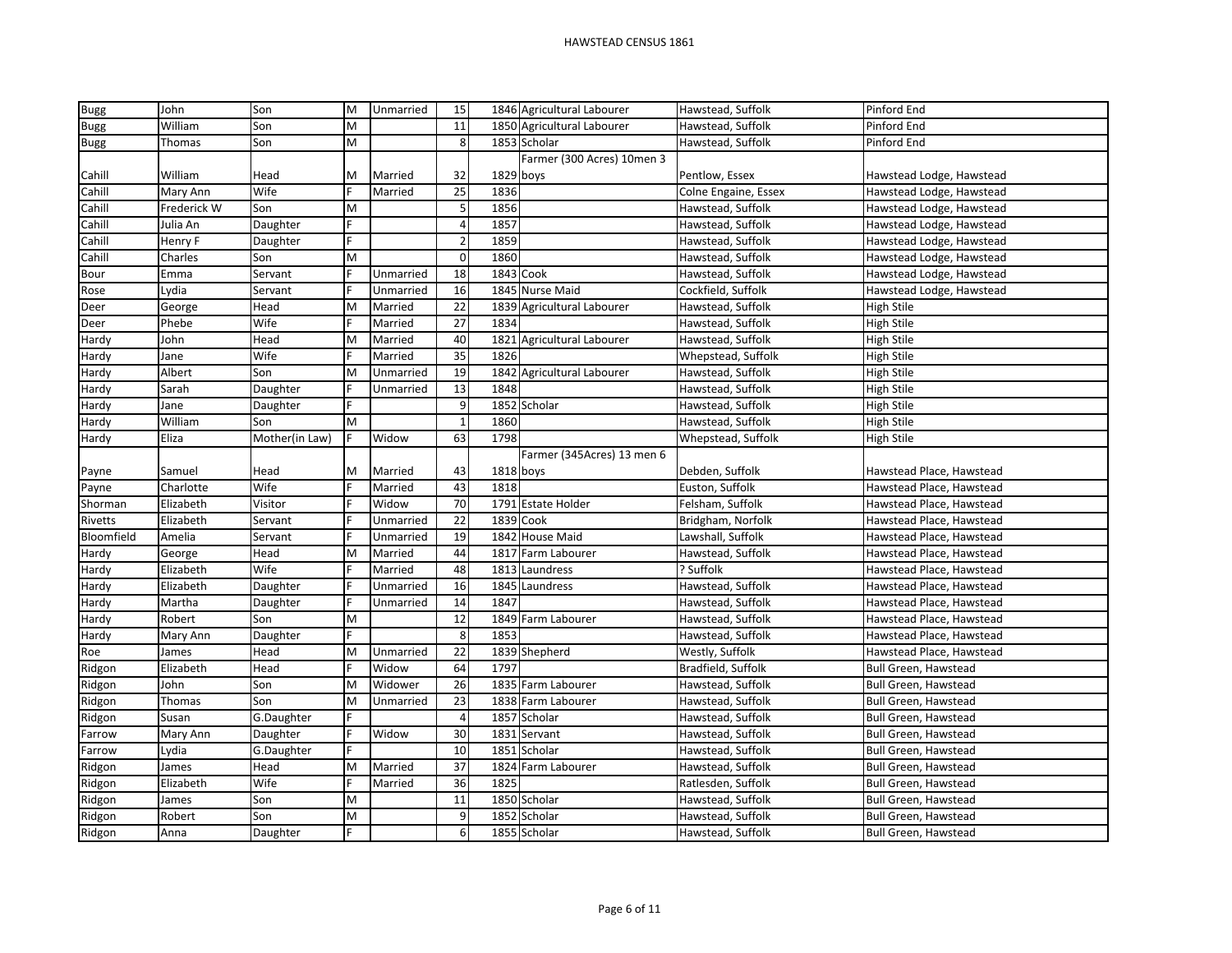| Ridgon         | George    | Son        | M |           | $\overline{4}$ |      | 1857 Scholar       | Hawstead, Suffolk         | <b>Bull Green, Hawstead</b> |
|----------------|-----------|------------|---|-----------|----------------|------|--------------------|---------------------------|-----------------------------|
| Ridgon         | William   | Son        | M |           | $\overline{2}$ | 1859 |                    | Hawstead, Suffolk         | <b>Bull Green, Hawstead</b> |
| Wildern        | George    | Head       | M | Married   | 32             |      | 1829 Farm Labourer | Lawshall, Suffolk         | <b>Bull Green, Hawstead</b> |
| Wildern        | Emma      | Wife       |   | Married   | 27             | 1834 |                    | Whepstead, Suffolk        | <b>Bull Green, Hawstead</b> |
| Wildern        | George    | Son        | M |           | 5              |      | 1856 Scholar       | Whepstead, Suffolk        | <b>Bull Green, Hawstead</b> |
| Wildern        | Arthur    | Son        | M |           | 3              | 1858 |                    | Whepstead, Suffolk        | <b>Bull Green, Hawstead</b> |
| Wildern        | Albert    | Son        | M |           | $\mathbf{1}$   | 1860 |                    | Whepstead, Suffolk        | Bull Green, Hawstead        |
| Storry         | Joseph    | Head       | M | Married   | 47             |      | 1814 Farm Labourer | Barton, Suffolk           | <b>Bull Green, Hawstead</b> |
| Storry         | Eliza     | Wife       |   | Married   | 50             | 1811 |                    | Ipswich, Suffolk          | <b>Bull Green, Hawstead</b> |
| Storry         | Eliza     | Daughter   |   | Unmarried | 20             | 1841 |                    | Hawstead, Suffolk         | <b>Bull Green, Hawstead</b> |
| Storry         | Elizabeth | G.Daughter |   |           | $\overline{2}$ | 1859 |                    | Hawstead, Suffolk         | <b>Bull Green, Hawstead</b> |
| Swan           | Henry     | Head       | M | Unmarried | 46             |      | 1815 Farm Labourer | Hawstead, Suffolk         | <b>Bull Green, Hawstead</b> |
| Swan           | Sarah     | Mother     |   | Widow     | 72             |      | 1789 Pauper        | Cockfield, Suffolk        | <b>Bull Green, Hawstead</b> |
| Swan           | Sophia    | Sister     |   | Unmarried | 44             |      | 1817 Pauper        | Hawstead, Suffolk         | <b>Bull Green, Hawstead</b> |
| <b>Battom</b>  | Danial    | Head       |   | Unmarried | 40             |      | 1821 Farm Labourer | Little Wittenham, Suffolk | <b>Bull Green, Hawstead</b> |
| Story          | Ann       | Servant    |   | Unmarried | 23             |      | 1838 House Servant | Hawstead, Suffolk         | <b>Bull Green, Hawstead</b> |
| Story          | Robert    | Visitor    | M |           | $\mathbf{1}$   | 1860 |                    | Hawstead, Suffolk         | <b>Bull Green, Hawstead</b> |
| Tiffin         | William   | Head       | M | Married   | 25             |      | 1836 Farm Labourer | Whepstead, Suffolk        | <b>Bull Green, Hawstead</b> |
| Tiffin         | Sarah     | Wife       |   | Married   | 27             | 1834 |                    | Pakenham, Suffolk         | <b>Bull Green, Hawstead</b> |
| Tiffin         | Mary Jane | Daughter   |   |           | $\mathbf 0$    | 1860 |                    | Bury St Edmunds, Suffolk  | <b>Bull Green, Hawstead</b> |
| Jackson        | James     | Head       | M | Married   | 51             |      | 1810 Farm Labourer | Hawstead, Suffolk         | <b>Bull Green, Hawstead</b> |
| Jackson        | Elzor     | Wife       |   | Married   | 46             | 1815 |                    | Cockfield, Suffolk        | Bull Green, Hawstead        |
| Jackson        | John      | Son        | M | Unmarried | 20             |      | 1841 Farm Labourer | Welnetham, Suffolk        | <b>Bull Green, Hawstead</b> |
| Jackson        | Hannah    | Daughter   |   | Unmarried | 16             | 1845 |                    | Welnetham, Suffolk        | <b>Bull Green, Hawstead</b> |
| Jackson        | Elizabeth | Daughter   |   |           | 6              |      | 1855 Scholar       | Hawstead, Suffolk         | <b>Bull Green, Hawstead</b> |
| <b>Bugg</b>    | George    | Head       | M | Married   | 54             |      | 1807 Farm Labourer | Hawstead, Suffolk         | <b>Bull Green, Hawstead</b> |
| <b>Bugg</b>    | Mary      | Wife       |   | Married   | 53             | 1808 |                    | Hawstead, Suffolk         | Bull Green, Hawstead        |
| <b>Bugg</b>    | Henry     | Son        | M | Unmarried | 33             |      | 1828 Farm Labourer | Hawstead, Suffolk         | <b>Bull Green, Hawstead</b> |
| <b>Bugg</b>    | Eliza     | Daughter   |   | Unmarried | 31             | 1830 |                    | Hawstead, Suffolk         | <b>Bull Green, Hawstead</b> |
| <b>Bugg</b>    | George    | Son        | M | Unmarried | 29             |      | 1832 Farm Labourer | Hawstead, Suffolk         | <b>Bull Green, Hawstead</b> |
| <b>Bugg</b>    | William   | Son        | M | Unmarried | 27             |      | 1834 Farm Labourer | Hawstead, Suffolk         | <b>Bull Green, Hawstead</b> |
| <b>Bugg</b>    | James     | Son        | M | Unmarried | 21             |      | 1840 Farm Labourer | Hawstead, Suffolk         | <b>Bull Green, Hawstead</b> |
| <b>Bugg</b>    | Emma      | Daughter   |   | Unmarried | 18             | 1843 |                    | Hawstead, Suffolk         | <b>Bull Green, Hawstead</b> |
| <b>Bugg</b>    | Charles H | Grand Son  | M |           | 3              | 1858 |                    | Hawstead, Suffolk         | <b>Bull Green, Hawstead</b> |
| Deer           | Samuel    | Head       | M | Married   | 68             |      | 1793 Farm Labourer | Hawstead, Suffolk         | <b>Bull Green, Hawstead</b> |
| Deer           | Rachel    | Wife       |   | Married   | 70             | 1791 |                    | Lawshall, Suffolk         | <b>Bull Green, Hawstead</b> |
| Wright         | Harriet   | G.Daughter | F |           | 11             | 1850 |                    | Hawstead, Suffolk         | <b>Bull Green, Hawstead</b> |
| Boreham        | Thomas    | Head       | M | Unmarried | 40             |      | 1821 Farm Labourer | Welnetham, Suffolk        | <b>Bull Green, Hawstead</b> |
| Boreham        | Ann       | Mother     |   | Widow     | 80             |      | 1781 Pauper        | Nowton, Suffolk           | <b>Bull Green, Hawstead</b> |
| <b>Boreham</b> | William   | Nephew     | M |           | 12             |      | 1849 Farm Labourer | Hawstead, Suffolk         | <b>Bull Green, Hawstead</b> |
| Sargent        | John      | Head       | M | Married   | 67             |      | 1794 Farm Labourer | Brockly, Suffolk          | <b>Bull Green, Hawstead</b> |
| Sargent        | Ann       | Wife       |   | Married   | 60             | 1801 |                    | Whepstead, Suffolk        | <b>Bull Green, Hawstead</b> |
| Sargent        | Henry     | Son        | M | Unmarried | 21             |      | 1840 Farm Labourer | Whepstead, Suffolk        | <b>Bull Green, Hawstead</b> |
| Sargent        | William   | Son        | M | Unmarried | 17             |      | 1844 Farm Labourer | Whepstead, Suffolk        | <b>Bull Green, Hawstead</b> |
| Cawston        | James     | Head       | M | Widower   | 62             |      | 1799 Farm Labourer | Lawshall, Suffolk         | <b>Bull Green, Hawstead</b> |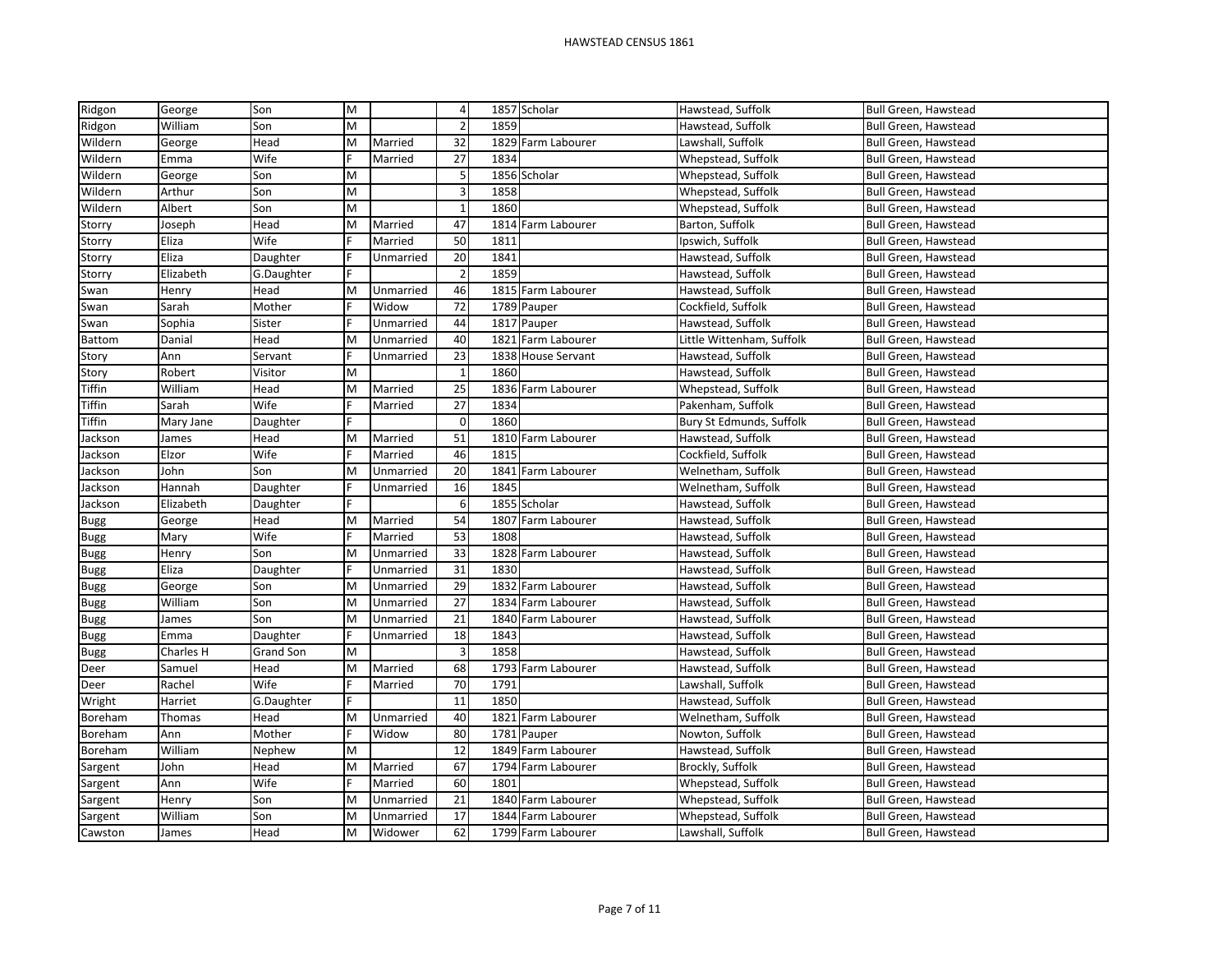| Cawston       | Susan           | Daughter | IF  |           | 11               |      | 1850 Scholar               | Hawstead, Suffolk         | <b>Bull Green, Hawstead</b>  |
|---------------|-----------------|----------|-----|-----------|------------------|------|----------------------------|---------------------------|------------------------------|
| Cawston       | William         | Son      | M   |           | 15               |      | 1846 Farm Labourer         | Hawstead, Suffolk         | <b>Bull Green, Hawstead</b>  |
| Southgate     | John            | Head     | M   | Married   | 42               |      | 1819 Farm Bailiff          | <b>Stowupland Suffolk</b> | Church Farm                  |
| Southgate     | Sarah           | Wife     |     | Married   | 42               | 1819 |                            | Norton, Suffolk           | Church Farm                  |
| Southgate     | <b>Betsey H</b> | Daughter |     | Unmarried | 15               | 1846 |                            | Norton, Suffolk           | Church Farm                  |
| Southgate     | Mary Ann        | Daughter |     | Unmarried | 14               | 1847 |                            | Hawstead, Suffolk         | Church Farm                  |
| Southgate     | John H          | Son      | M   |           | $\overline{11}$  |      | 1850 Scholar               | Hawstead, Suffolk         | Church Farm                  |
| Southgate     | Thomas H        | Son      | M   |           | 9                |      | 1852 Scholar               | Hawstead, Suffolk         | Church Farm                  |
| Southgate     | Arthur H        | Son      | M   |           | 5                |      | 1856 Scholar               | Hawstead, Suffolk         | Church Farm                  |
| Southgate     | Emma            | Visitor  |     | Married   | 37               | 1824 |                            | Norton, Suffolk           | Church Farm                  |
| Southgate     | Thomas          | Visitor  | M   |           | $6 \overline{6}$ | 1855 |                            | Norton, Suffolk           | Church Farm                  |
| Cook          | George          | Head     | M   | Married   | 46               |      | 1815 Agricultural Labourer | Hawstead, Suffolk         | Old Workhouse [Church House] |
| Cook          | Susan           | Wife     |     | Married   | 43               | 1818 |                            | Great Whelnetham          | Old Workhouse [Church House] |
| Cook          | Catherine       | Daughter | IF  | Unmarried | 14               | 1847 |                            | Hawstead, Suffolk         | Old Workhouse [Church House] |
| Cook          | Mary            | Daughter |     |           | $\overline{12}$  | 1849 |                            | Hawstead, Suffolk         | Old Workhouse [Church House] |
| Cook          | William         | Son      | M   |           | 10               | 1851 |                            | Hawstead, Suffolk         | Old Workhouse [Church House] |
| Cook          | John            | Son      | M   |           | 6                | 1855 |                            | Hawstead, Suffolk         | Old Workhouse [Church House] |
| Cook          | John            | Lodger   | M   | Unmarried | 60               |      | 1801 Agricultural Labourer | Hawstead, Suffolk         | Old Workhouse [Church House] |
| Alderton      | Robert          | Head     | M   | Married   | 46               |      | 1815 Agricultural Labourer | Hawstead, Suffolk         | Old Workhouse [Church House] |
| Alderton      | Frances         | Wife     |     | Married   | 34               | 1827 |                            | Whepstead, Suffolk        | Old Workhouse [Church House] |
| Alderton      | George          | Son      | M   | Unmarried | 16               |      | 1845 Agricultural Labourer | Lawshall, Suffolk         | Old Workhouse [Church House] |
| Alderton      | Daniel          | Son      | M   |           | 8                | 1853 |                            | Lawshall, Suffolk         | Old Workhouse [Church House] |
| Alderton      | Emma            | Daughter |     |           | 6                | 1855 |                            | Lawshall, Suffolk         | Old Workhouse [Church House] |
| Alderton      | Ephraim         | Son      | M   |           | $\overline{a}$   | 1857 |                            | Lawshall, Suffolk         | Old Workhouse [Church House] |
| Alderton      | Ann M           | Daughter |     |           | $\mathbf{1}$     | 1860 |                            | Lawshall, Suffolk         | Old Workhouse [Church House] |
| Leach         | Robert          | Head     | M   | Married   | 22               |      | 1839 Shepherd              | Bury St Edmunds, Suffolk  | Old Workhouse [Church House] |
| Leach         | Mary Ann        | Wife     |     | Married   | 24               | 1837 |                            | Hawstead, Suffolk         | Old Workhouse [Church House] |
| Leach         | Emma            | Daughter | l F |           | $\Omega$         | 1861 |                            | Hawstead, Suffolk         | Old Workhouse [Church House] |
|               |                 |          |     |           |                  |      | Farmer (600 Acres) 16      |                           |                              |
| <b>Bigsby</b> | William         | Head     | ΙM  | Unmarried | 52               |      | 1809 Labourers 4 Boys      | Hawstead, Suffolk         | Great Green Farmhouse        |
| Mothersole    | Ann             | Servant  |     | Unmarried | 68               |      | 1793 Housekeeper           | Hawstead, Suffolk         | <b>Great Green Farmhouse</b> |
| <b>Bugg</b>   | Emma            | Servant  |     | Unmarried | 21               |      | 1840 Diary Maid            | Hawstead, Suffolk         | Great Green Farmhouse        |
| Edwards       | Emma            | Servant  |     | Unmarried | 19               |      | 1842 Housemaid             | Lawshall, Suffolk         | <b>Great Green Farmhouse</b> |
| Gill          | Barzillai       | Head     | M   | Married   | 33               |      | 1828 Master Blacksmith     | Lawshall, Suffolk         | <b>Great Green Farmhouse</b> |
| Gill          | Lucy            | Wife     |     | Married   | 29               | 1832 |                            | Guestingthorpe, Suffolk   | Great Green Farmhouse        |
| Gill          | George J        | Son      | M   |           | $5\overline{)}$  | 1856 |                            | Whepstead, Suffolk        | Great Green Farmhouse        |
| Gill          | Walter S        | Son      | M   |           | $\overline{4}$   | 1857 |                            | Whepstead, Suffolk        | <b>Great Green Farmhouse</b> |
| Gill          | Francis D       | Daughter |     |           |                  | 1860 |                            | Whepstead, Suffolk        | Great Green Farmhouse        |
| Sargent       | Robert          | Head     | M   | Married   | 25               |      | 1836 Agricultural Labourer | Whepstead, Suffolk        | Great Green Farmhouse        |
| Sargent       | Ellen           | Wife     |     | Married   | 21               | 1840 |                            | Hawstead, Suffolk         | Great Green Farmhouse        |
| Sargent       | Alice           | Daughter |     |           | $\overline{2}$   | 1859 |                            | Hawstead, Suffolk         | <b>Great Green Farmhouse</b> |
| Sargent       | Henry           | Son      | M   |           | $\mathbf{0}$     | 1861 |                            | Hawstead, Suffolk         | Great Green Farmhouse        |
| Wright        | Daniel          | Head     | M   | Widower   | 42               |      | 1819 Agricultural Labourer | Whepstead, Suffolk        | Great Green Farmhouse        |
| Wright        | Daniel          | Son      | M   |           | 13               |      | 1848 Agricultural Labourer | Hawstead, Suffolk         | Great Green Farmhouse        |
| Pryke         | William Scott   | Head     | M   | Married   | 55               |      | 1806 Farmer 3men/2boys     | Hawstead, Suffolk         | <b>Bryers Farm</b>           |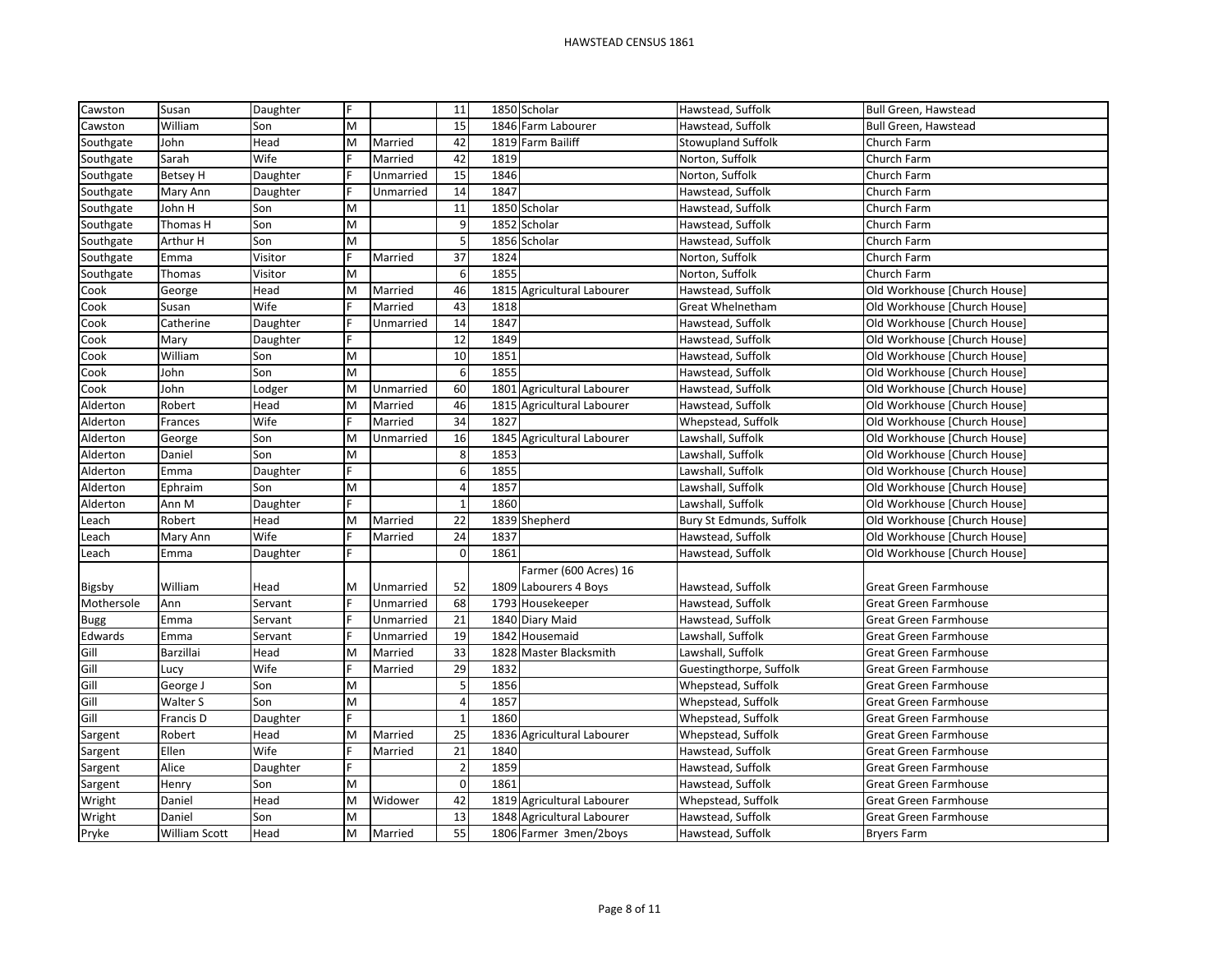| Pryke          | Mary Ann  | Wife     |   | Married   | 54 | 1807                        | Newcastle on Tyne  | <b>Bryers Farm</b> |
|----------------|-----------|----------|---|-----------|----|-----------------------------|--------------------|--------------------|
| Pryke          | Ada A     | Daughter |   | Unmarried | 23 | 1838                        | Hawstead, Suffolk  | <b>Bryers Farm</b> |
| Pryke          | Harry E   | Son      | M | Unmarried | 16 | 1845                        | Hawstead, Suffolk  | <b>Bryers Farm</b> |
| Morton         | James     | Head     | M | Widower   | 55 | 1806 Farm Labourer          | Hawstead, Suffolk  | Mill Post          |
| Morton         | Harry     | Son      | M | Unmarried | 23 | 1838 Farm Labourer          | Chelmsford, Essex  | Mill Post          |
| Morton         | Robert    | Son      | M | Unmarried | 19 | 1842 Farm Labourer          | Hawstead, Suffolk  | Mill Post          |
| Morton         | William   | Son      | M |           | 8  | 1853                        | Hawstead, Suffolk  | Mill Post          |
| Morton         | Maria     | Daughter |   |           | 6  | 1855                        | Hawstead, Suffolk  | Mill Post          |
| Wales          | Jane      | Servant  |   | Unmarried | 19 | 1842 House Keeper           | Whepstead, Suffolk | Mill Post          |
| <b>Butts</b>   | William   | Head     | M | Married   | 41 | 1820 Farm Labourer          | Whepstead, Suffolk | Mill Post          |
| <b>Butts</b>   | Mary Ann  | Wife     |   | Married   | 31 | 1830                        | Lawshall, Suffolk  | Mill Post          |
| <b>Butts</b>   | Sarah Ann | Daughter |   | Unmarried | 15 | $1846$ Weaver               | Lawshall, Suffolk  | Mill Post          |
| <b>Butts</b>   | George    | Son      | M | Unmarried | 13 | 1848 Farm Labouer           | Lawshall, Suffolk  | Mill Post          |
| <b>Butts</b>   | Susannah  | Daughter |   |           | 11 | 1850                        | Hawstead, Suffolk  | Mill Post          |
| <b>Butts</b>   | Harriet   | Daughter |   |           | 9  | 1852                        | Hawstead, Suffolk  | Mill Post          |
| Butts          | Ellen     | Daughter |   |           | 6  | 1855                        | Hawstead, Suffolk  | Mill Post          |
| Gill           | William   | Head     | M | Married   | 61 | 1800 Farmer (6 acres) 1 boy | Whepstead, Suffolk | Mill Post          |
| Gill           | Ann       | Wife     |   | Married   | 66 | 1795                        | Lawshall, Suffolk  | Mill Post          |
| Wright         | Robert    | Head     | M | Married   | 40 | 1821 Farm Labourer          | Whepstead, Suffolk | Mill Post          |
| Wright         | Emily     | Wife     |   | Married   | 40 | 1821                        | Hawstead, Suffolk  | Mill Post          |
| Wright         | George    | Son      | M | Unmarried | 15 | 1846 Farm Labourer          | Hawstead, Suffolk  | Mill Post          |
| Wright         | William   | Son      | M | Unmarried | 14 | 1847 Farm Labourer          | Hawstead, Suffolk  | Mill Post          |
| Wright         | Selina    | Daughter |   |           | 12 | 1849 Scholar                | Hawstead, Suffolk  | Mill Post          |
| Wright         | Robert    | Son      | M |           | 10 | 1851 Farm Labourer          | Hawstead, Suffolk  | Mill Post          |
| Wright         | Allis     | Daughter |   |           | 8  | 1853 Scholar                | Hawstead, Suffolk  | Mill Post          |
| Wright         | Walter    | Son      | M |           |    | 1857                        | Hawstead, Suffolk  | Mill Post          |
| Wright         | Arthur    | Son      | M |           |    | 1859                        | Hawstead, Suffolk  | Mill Post          |
| Elliston       | John G    | Head     | M | Married   | 50 | 1811 Farm Bailiff           | Elmswell, Suffolk  | Pipers Hall Farm   |
| Elliston       | Elizabeth | Wife     |   | Married   | 49 | 1812                        | Elmswell, Suffolk  | Pipers Hall Farm   |
| Elliston       | Ellenor   | Daughter |   | Unmarried | 12 | 1849 Scholar                | ?. Suffolk         | Pipers Hall Farm   |
| Elliston       | Ada M     | Daughter |   | Unmarried | 8  | 1853 Scholar                | Elmswell, Suffolk  | Pipers Hall Farm   |
| Bigsby         | Ann       | Head     |   | Widow     | 86 | 1775 Landed Proprietress    | Tuddenham, Norfolk | Melon Green        |
| Matthews       | Mary      | Servant  |   | Married   | 66 | 1795 Maid of all Works      | Shimpling, Suffolk | Melon Green        |
| Pain           | Charles   | Head     | M | Married   | 39 | 1822 Farm Labourer          | Hawstead, Suffolk  | Melon Green        |
| Pain           | Elizabeth | Wife     |   | Married   | 45 | 1816                        | Rede, Suffolk      | Melon Green        |
| Boinsen        | Thomas    | Head     | M | Married   | 55 | 1806 Sawyer Master          | Whepstead, Suffolk | Melon Green        |
| <b>Boinsen</b> | Ann       | Wife     |   | Married   | 55 | 1806                        | Hartest, Suffolk   | Melon Green        |
| Euinton        | Josiah    | Visitor  | M | Unmarried | 38 | 1823 Sawyer Journeyman      | Hawstead, Suffolk  | Melon Green        |
| Ottey          | Thomas    | Visitor  | M | Unmarried | 52 | 1809                        | Hartest, Suffolk   | Melon Green        |
| Banks          | James     | Head     | M | Married   | 45 | 1816 Farm Labourer          | Whepstead, Suffolk | Melon Green        |
| <b>Banks</b>   | Caroline  | Wife     |   | Married   | 50 | 1811                        | <b>NOT KNOWN</b>   | Melon Green        |
| <b>Banks</b>   | Ellen     | Daughter |   | Unmarried | 17 | 1844                        | Hawstead, Suffolk  | Melon Green        |
| <b>Banks</b>   | William   | Son      | M |           | 10 | 1851 Farm Labourer          | Hawstead, Suffolk  | Melon Green        |
| Mulley         | William   | Head     | M | Married   | 66 | 1795 Farm Bailiff           | Elmswell, Suffolk  | Melon Green        |
| Mulley         | Harriot   | Wife     |   | Married   | 68 | 1793                        | Elmswell, Suffolk  | Melon Green        |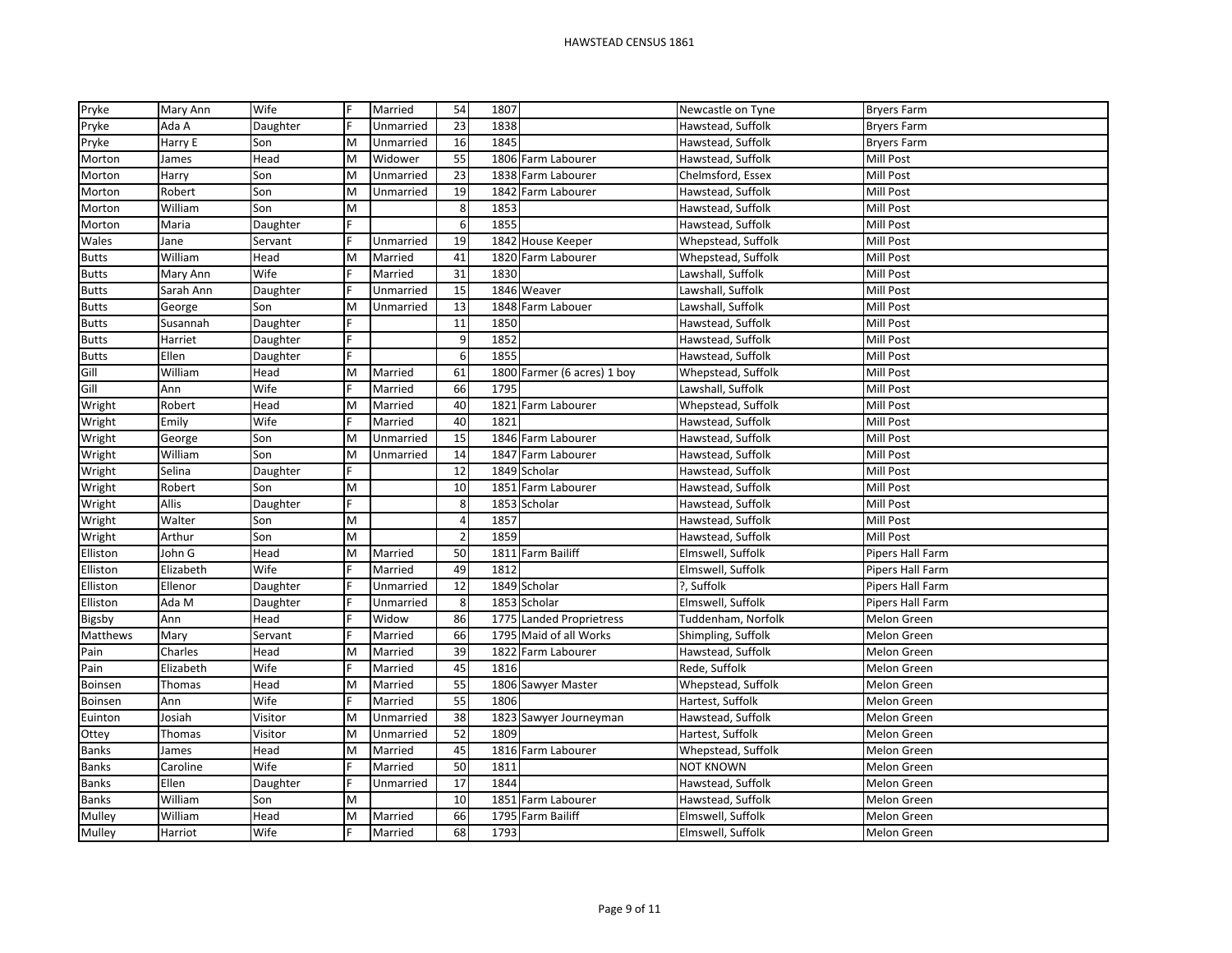| Cooper    | Harriet    | Niece      | F | Unmarried | 22             | 1839 |                             | Hadleigh, Suffolk            | Melon Green                          |
|-----------|------------|------------|---|-----------|----------------|------|-----------------------------|------------------------------|--------------------------------------|
| Causton   | Samuel     | Lodger     | M | Unmarried | 27             |      | 1834 Farm Labourer          | Stanningfield, Suffolk       | <b>Melon Green</b>                   |
|           |            |            |   |           |                |      | Wheelwright Journeyman &    |                              |                                      |
| Ashfield  | Thomas     | Head       | M | Married   | 61             |      | 1800 Grocer                 | Market Weston, Suffolk       | Malting Road, Hawstead               |
| Ashfield  | Elizabeth  | Wife       |   | Married   | 55             |      | 1806 Groom                  | <b>Great Barton, Suffolk</b> | Malting Road, Hawstead               |
| Bray      | Mary       | Servant    |   | Unmarried | 15             |      | 1846 Servant                | Great Barton, Suffolk        | Malting Road, Hawstead               |
| Woodlaid  | William    | Head       | M | Married   | 54             | 1807 | Maltster Jouneyman          | Hawstead, Suffolk            | Malting Road, Hawstead               |
| Woodlaid  | Mary Ann   | Wife       |   | Married   | 58             | 1803 |                             | Great Wattisham, Suffolk     | Malting Road, Hawstead               |
| Woodlaid  | Rebecca    | Daughter   |   | Unmarried | 23             | 1838 |                             | Hawstead, Suffolk            | Malting Road, Hawstead               |
| Woodlaid  | Elizabeth  | Daughter   |   | Unmarried | 15             | 1846 |                             | Hawstead, Suffolk            | Malting Road, Hawstead               |
| Ruley     | Susannah   | Daughter   |   | Married   | 25             | 1836 |                             | Hawstead, Suffolk            | Malting Road, Hawstead               |
| Ruley     | Ann        | G.Daughter |   | Unmarried | 6              | 1855 |                             | Hawstead, Suffolk            | Malting Road, Hawstead               |
| Ruley     | Rebecca    | G.Daughter | F |           | $\overline{3}$ | 1858 |                             | Portsmouth, Hampshire        | Malting Road, Hawstead               |
| Westley   | William    | Lodger     | M | Unmarried | 22             |      | 1839 Farm Labourer          | Hawstead, Suffolk            | Malting Road, Hawstead               |
| Cawston   | William    | Head       | M | Married   | 32             |      | 1829 Farm Labourer          | Stansfield, Suffolk          | Malting Road, Hawstead               |
| Cawston   | Lucy       | Wife       |   | Married   | 30             | 1831 |                             | Lawshall, Suffolk            | Malting Road, Hawstead               |
| Cawston   | William    | Son        | M | Unmarried | 13             |      | 1848 Farm Labourer          | Lawshall, Suffolk            | Malting Road, Hawstead               |
| Cawston   | Alfred F   | Son        | M |           | $6\phantom{1}$ | 1855 |                             | Lawshall, Suffolk            | Malting Road, Hawstead               |
| Cawston   | Mary Ann E | Daughter   |   |           | $\overline{3}$ | 1858 |                             | Lawshall, Suffolk            | Malting Road, Hawstead               |
| Earl      | Stephen    | Visitor    | M | Widower   | 83             |      | 1778 Farm Labourer          | Lawshall, Suffolk            | Malting Road, Hawstead               |
| Rugg      | William    | Head       | M | Married   | 55             |      | 1806 Farm Labourer          | Hawstead, Suffolk            | Malting Road, Hawstead               |
| Rugg      | Susan      | Wife       |   | Married   | 38             | 1823 |                             | Hartest, Suffolk             | Malting Road, Hawstead               |
| Rugg      | Mary Ann   | Daughter   |   |           | 11             | 1850 |                             | Hawstead, Suffolk            | Malting Road, Hawstead               |
| Rugg      | William    | Son        | M |           | 6              | 1855 |                             | Hawstead, Suffolk            | Malting Road, Hawstead               |
|           |            |            |   |           |                |      | Innkeeper-Farmer (13 Acres) |                              |                                      |
| Goldsmith | Abraham    | Head       | M | Married   | 33             |      | 1828 1man 2boys             | Lawshall, Suffolk            | Metcalfe Arms, Lawshall Rd. Hawstead |
| Goldsmith | Martha     | Wife       |   | Married   | 30             | 1831 |                             | Wyverstone, Suffolk          | Metcalfe Arms, Lawshall Rd. Hawstead |
| Goldsmith | Herbert G  | Son        | M |           | 5              |      | 1856 Scholar                | London, Middlesex            | Metcalfe Arms, Lawshall Rd. Hawstead |
| Goldsmith | Alfred G   | Son        | M |           | $\overline{4}$ |      | 1857 Scholar                | London, Middlesex            | Metcalfe Arms, Lawshall Rd. Hawstead |
| Goldsmith | William J  | Son        | M |           | $\mathbf{1}$   | 1860 |                             | Hawstead, Suffolk            | Metcalfe Arms, Lawshall Rd. Hawstead |
| Goldsmith | Cecelia M  | Daughter   |   |           | $\mathbf 0$    | 1860 |                             | Hawstead, Suffolk            | Metcalfe Arms, Lawshall Rd. Hawstead |
| Death     | Caroline   | Servant    |   | Unmarried | 14             |      | 1847 Domestic Servant       | Hawstead, Suffolk            | Metcalfe Arms, Lawshall Rd. Hawstead |
| Bilimy    | William    | Head       | M | Widower   | 54             |      | 1807 Farm Labourer          | Whepstead, Suffolk           | Metcalfe Cottages, Lawshall Rd.      |
| Nelson    | Sarah      | Sister     |   | Widow     | 65             | 1796 |                             | Whepstead, Suffolk           | Metcalfe Cottages, Lawshall Rd.      |
| Matlock   | Matilda    | Head       |   | Widow     | 59             | 1802 |                             | Bradfield Combust, Suffolk   | Metcalfe Cottages, Lawshall Rd.      |
| Matlock   | Henry      | Son        | M | Unmarried | 13             |      | 1848 Farm Labourer          | Hawstead, Suffolk            | Metcalfe Cottages, Lawshall Rd.      |
| Jerman    | Davis      | Head       | M | Married   | 31             |      | 1830 Blacksmith Journeyman  | Stanstead, Suffolk           | Malting Road, Hawstead               |
| Jerman    | Caroline   | Wife       |   | Married   | 24             | 1837 |                             | Hawstead, Suffolk            | Malting Road, Hawstead               |
| Clark     | David      | Stepson    | M |           | 10             |      | 1851 Scholar                | Hawstead, Suffolk            | Malting Road, Hawstead               |
| Jerman    | Emma       | Daughter   |   |           | 9              |      | 1852 Scholar                | Hawstead, Suffolk            | Malting Road, Hawstead               |
| Jerman    | Walter     | Son        | M |           | $6\phantom{1}$ |      | 1855 Scholar                | Hawstead, Suffolk            | Malting Road, Hawstead               |
| Jerman    | Caroline   | Daughter   |   |           | $\overline{4}$ |      | 1857 Scholar                | Hawstead, Suffolk            | Malting Road, Hawstead               |
| Jerman    | Ellen      | Daughter   | F |           | $\overline{2}$ | 1859 |                             | Hawstead, Suffolk            | Malting Road, Hawstead               |
| Jerman    | Jane       | Daughter   | E |           | $\mathfrak{p}$ | 1859 |                             | Hawstead, Suffolk            | Malting Road, Hawstead               |